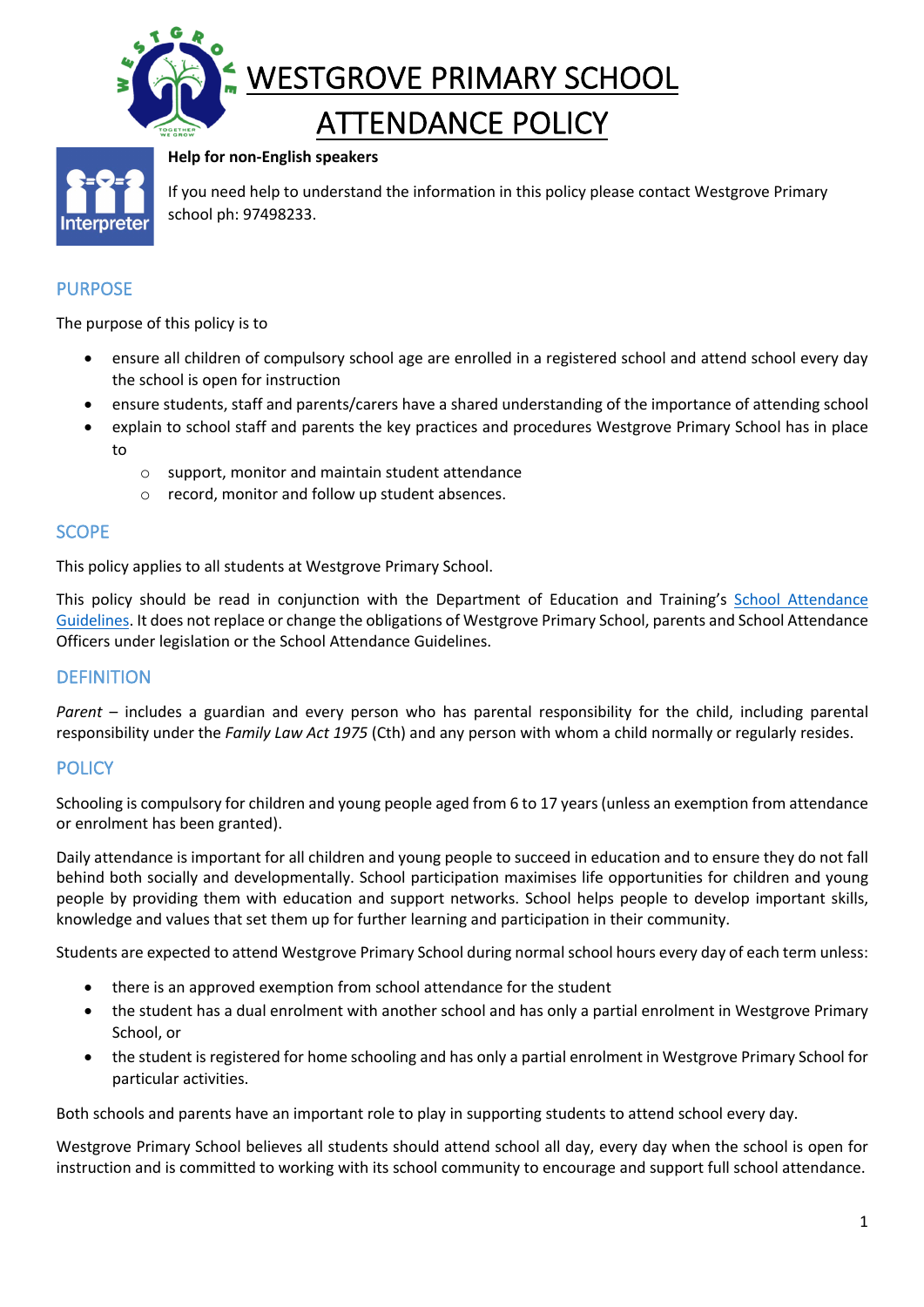Our school will identify individual students or cohorts who are vulnerable and whose attendance is at risk and/or declining and will work with these students and their parents to improve their attendance through a range of interventions and supports.

Students are committed to attending school every day, arriving on time and are prepared to learn. Our students are encouraged approach a teacher and seek assistance if there are any issues that are affecting their attendance.

Westgrove Primary School parents are committed to ensuring their child/children attend school on time every day when instruction is offered, to communicating openly with the school and providing valid explanations for any absence.

Parents will communicate with the relevant staff at Westgrove Primary School about any issues affecting their child's attendance and work in partnership with the school to address any concerns.

Parents will provide a reasonable explanation for their child's absence from school and endeavour to schedule family holidays, appointments and other activities outside of school hours.

### Supporting and promoting attendance

Westgrove Primary School's *Student Wellbeing and Engagement Policy* supports student attendance.

Our school also promotes student attendance by:

- following up all unexplained absences
- celebrating 100 days of school in Foundation
- posting attendance messages on Compass, Dojo and the newsletter
- notifying parents of attendance data for their child/ren
- seeking feedback from students on attendance and school programs
- celebrating attendance with certificates and acknowledgements

#### Recording attendance

Westgrove Primary School must record student attendance twice per day. This is necessary to:

- meet legislative requirements
- discharge Westgrove Primary School's duty of care for all students

Attendance will be recorded by either the classroom or Specialist teacher at the start of the school day and after lunch using Compass.

If students are in attendance at a school approved activity, the teacher in charge of the activity will record them as being present.

#### Recording absences

For absences where there is no exemption in place, a parent must provide an explanation on each occasion to the school.

Parents should notify Westgrove Primary School of absences by:

• contacting either the classroom teacher or reception.

If a student is absent on a particular day and the school has not been previously notified by a parent, or the absence is otherwise unexplained, Westgrove Primary School will notify parents by SMS. Westgrove Primary School will attempt to contact parents as soon as practicable on the same day of the unexplained absence, allowing time for the parent to respond.

Westgrove Primary School will keep a record of the reason given for each absence. The Principal will determine if the explanation provided is a **reasonable excuse** for the purposes of the parent meeting their responsibilities under the *Education Training Reform Act 2006* and the School Attendance Guidelines.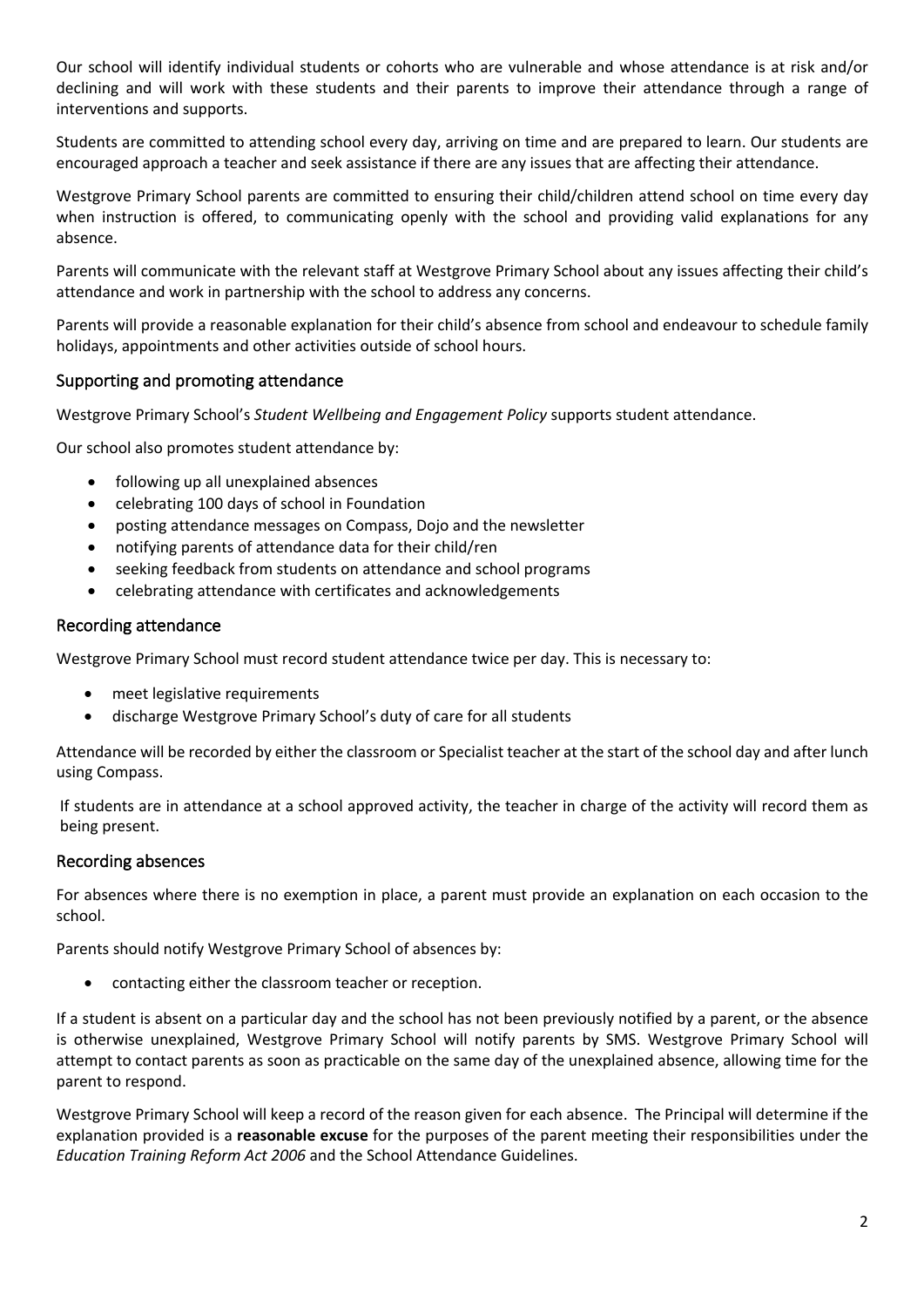If Westgrove Primary School considers that the parent has provided a **reasonable excuse** for their child's absence the absence will be marked as '**excused absence**'.

If the school determines that no reasonable excuse has been provided, the absence will be marked as '**unexcused absence**'.

The Principal has the discretion to accept a reason given by a parent for a student's absence. The Principal will generally excuse:

- medical and dental appointments, where out of hours appointments are not possible or appropriate
- bereavement or attendance at the funeral of a relative or friend of the student, including a student required to attend Sorry Business
- school refusal, if a plan is in place with the parent to address causes and support the student's return to school
- cultural observance if the parent/carer notifies the school in advance
- family holidays where the parent notifies the school in advance

If no explanation is provided by the parent within 10 school days of an absence, it will be recorded as an 'unexplained absence' and recorded on the student's file.

Parents will be notified if an absence has not been excused.

#### Managing non-attendance and supporting student engagement

Where absences are of concern due to their nature or frequency, or where a student has been absent for more than five days, Westgrove Primary School will work collaboratively with parents, the student, and other professionals, where appropriate, to develop strategies to improve attendance, including:

- establishing an Attendance Student Support Group
- implementing a Return to School Plan
- implementing an Individual Education Plan
- implementing a Student Absence Learning Plan for students who will be absent for an extended period
- arranging for assistance from relevant wellbeing staff

We understand from time to time that some students will need additional supports and assistance, and in collaboration with the student and their family, will endeavour to provide this support when it is required,

## Referral to School Attendance Officer

If Westgrove Primary School decides that it has exhausted strategies for addressing a student's unsatisfactory attendance, we may, in accordance with the School Attendance Guidelines refer the non-attendance to a School Attendance Officer in the South West Regional Office for further action.

If, from multiple attempts to contact with a parent, it becomes apparent that a student will not be returning to the school, the Principal may make a referral to a School Attendance Officer if:

- the student has been absent from school on at least five full days in the previous 12 months where:
	- o the parent has not provided a reasonable excuse for these absences; and
	- o measures to improve the student's attendance have been undertaken and have been unsuccessful
- the student's whereabouts are unknown and:
	- o the student has been absent for 10 consecutive school days; or
	- o no alternative education destination can be found for the student.

# **COMMUNICATION**

This policy will be communicated to our school community in the following ways:

- Available publicly on our school's website
- Discussed at annual staff briefings/meetings
- Included in transition and enrolment packs
- Discussed at parent information nights/sessions